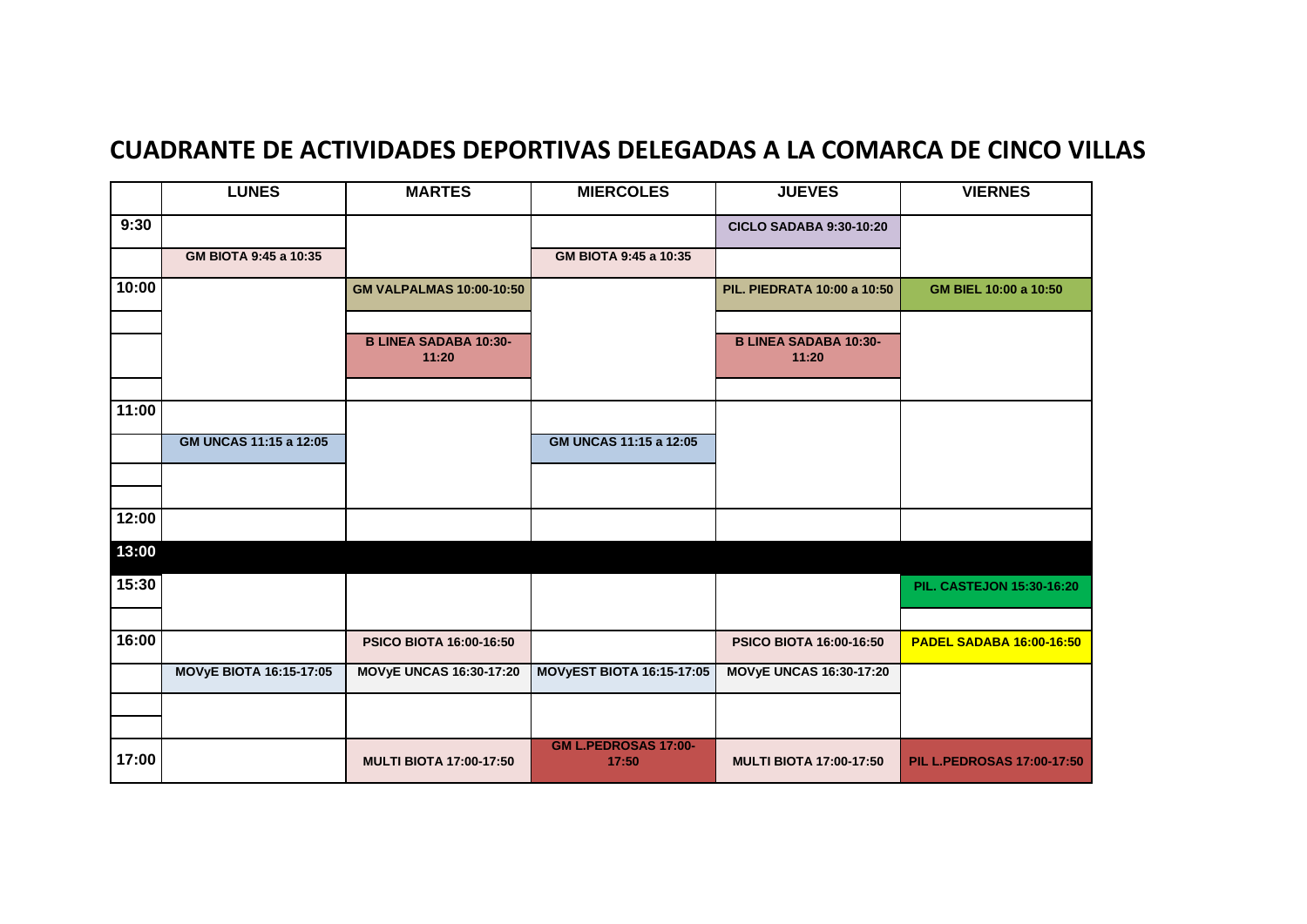|       | <b>MOVYE SADABA 17:20-18:10</b> | <b>EF UNCAS 17:30-18:20</b>  | <b>MOVyE SADABA 17:20-18:10</b> | <b>EF UNCAS 17:30-18:20</b>  | <b>PATINAJE SADABA 17:00-</b><br>17:50 |
|-------|---------------------------------|------------------------------|---------------------------------|------------------------------|----------------------------------------|
|       |                                 |                              |                                 |                              | <b>PADEL SADABA 17:00-17:50</b>        |
|       |                                 |                              |                                 |                              | <b>PATINAJE ERLA 17:45-18:35</b>       |
| 18:00 |                                 |                              | GM S.LUNA 18:00-18:50           |                              | GM S.LUNA 18:00-18:50                  |
|       | GM CASTI 18:30-19:20            | EF ALERA 18:15-19:05         | GM CASTI 18:30-19:20            | <b>EF ALERA 18:15-19:05</b>  | <b>PATINAJE SADABA 18:00-</b><br>18:50 |
|       |                                 |                              |                                 |                              | <b>PADEL SADABA 18:00-18:50</b>        |
|       |                                 |                              |                                 |                              |                                        |
| 19:00 |                                 | EF BIOTA 19:00-19:50         |                                 | EF BIOTA 19:00-19:50         | <b>PATINAJE SADABA 19:00-</b><br>19:50 |
|       | EF ERLA 19:15-20:05             |                              | EF ERLA 19:15-20:05             |                              |                                        |
|       | <b>CICLO SADABA 19:30-20:20</b> |                              | <b>CICLO SADABA 19:30-20:20</b> |                              |                                        |
|       |                                 |                              |                                 |                              |                                        |
| 20:00 |                                 | <b>EF SADABA 20:00-20:50</b> |                                 | <b>EF SADABA 20:00-20:50</b> |                                        |
|       |                                 |                              |                                 |                              |                                        |